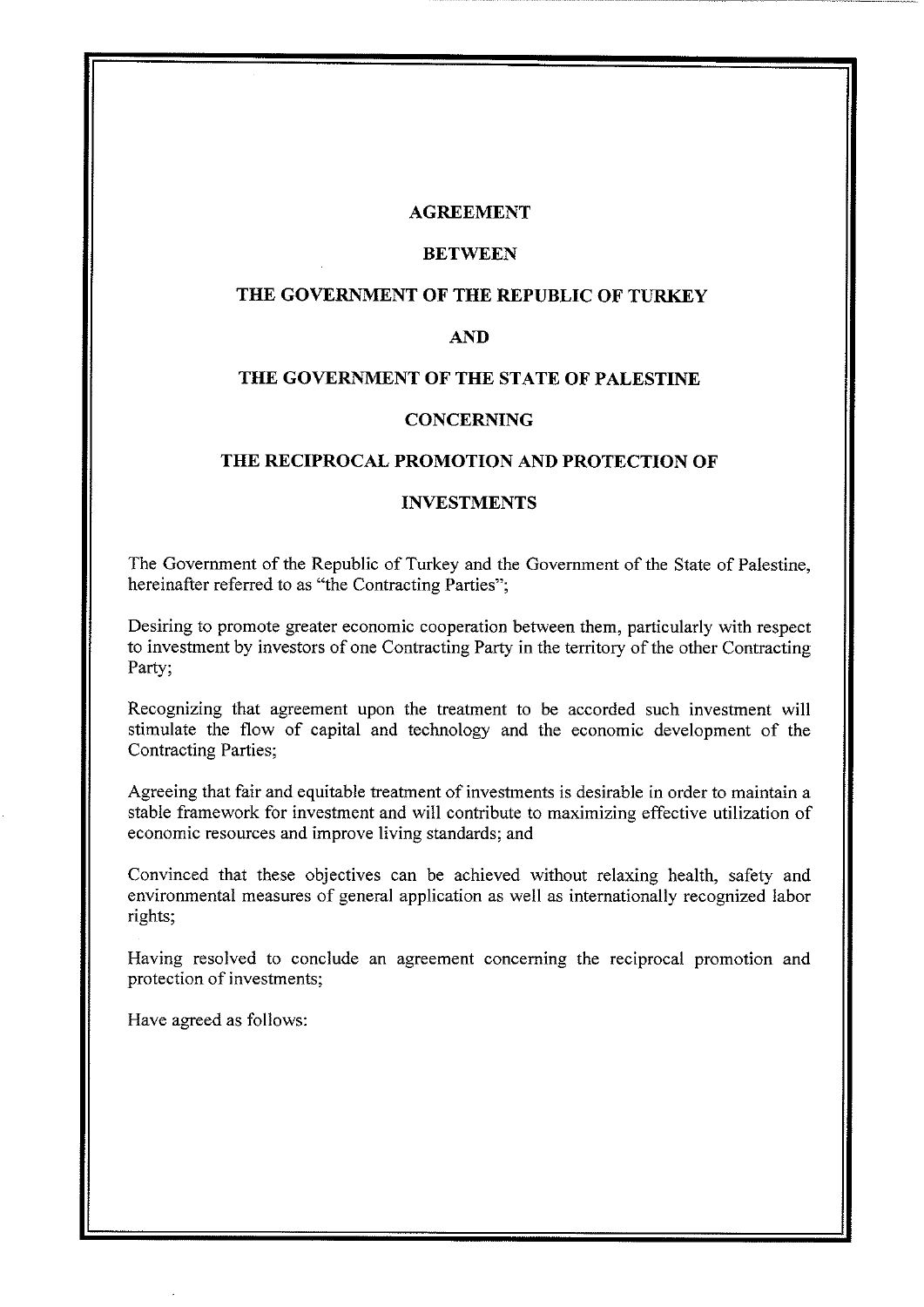## **ARTICLE 1 Definitions**

For the purposes of this Agreement;

1. The term "investment" means every kind of asset, connected with business activities, acquired for the purpose of establishing lasting economic relations in the territory of a Contracting Party in conformity with its laws and regulations, and that has the characteristics of an investment<sup>1</sup>, including such characteristics as the commitment of capital or other resources, the expectation of gain or profit, the assumption of risk, contribution to economic development, or a certain duration, and shall include in particular, but not exclusively:

(a) movable and immovable property, as well as any other rights such as mortgages, leases, liens, pledges, and any other similar rights as defined in conformity with the laws and regulations of the Contracting Party in whose territory the property is situated;

(b) reinvested returns;

( c) claims to money or any other rights having financial value related to an investment;

( d) shares, stocks, or any other form of participation in companies;

( e) industrial and intellectual property rights, in particular patents, industrial designs, technical processes, as well as trademarks, goodwill, and know-how;

(f) business concessions conferred by law or by contract, including concessions related to natural resources.

2. The term "investor" means:

(a) natural persons having the nationality of a Contracting Party according to its laws;

(b) companies, corporations, firms, business partnerships incorporated or constituted under the law in force of a Contracting Party and having their registered offices together with substantial business activities in the territory of that Contracting Party;

who have made an investment in the territory of the other Contracting Party.

3. The term "returns" means the amounts yielded by an investment and includes in particular, though not exclusively, profit, interest, capital gains, royalties, fees and dividends.

<sup>&</sup>lt;sup>1</sup> Where an asset lacks the characteristics of an investment, that asset is not an investment regardless of the form it may take.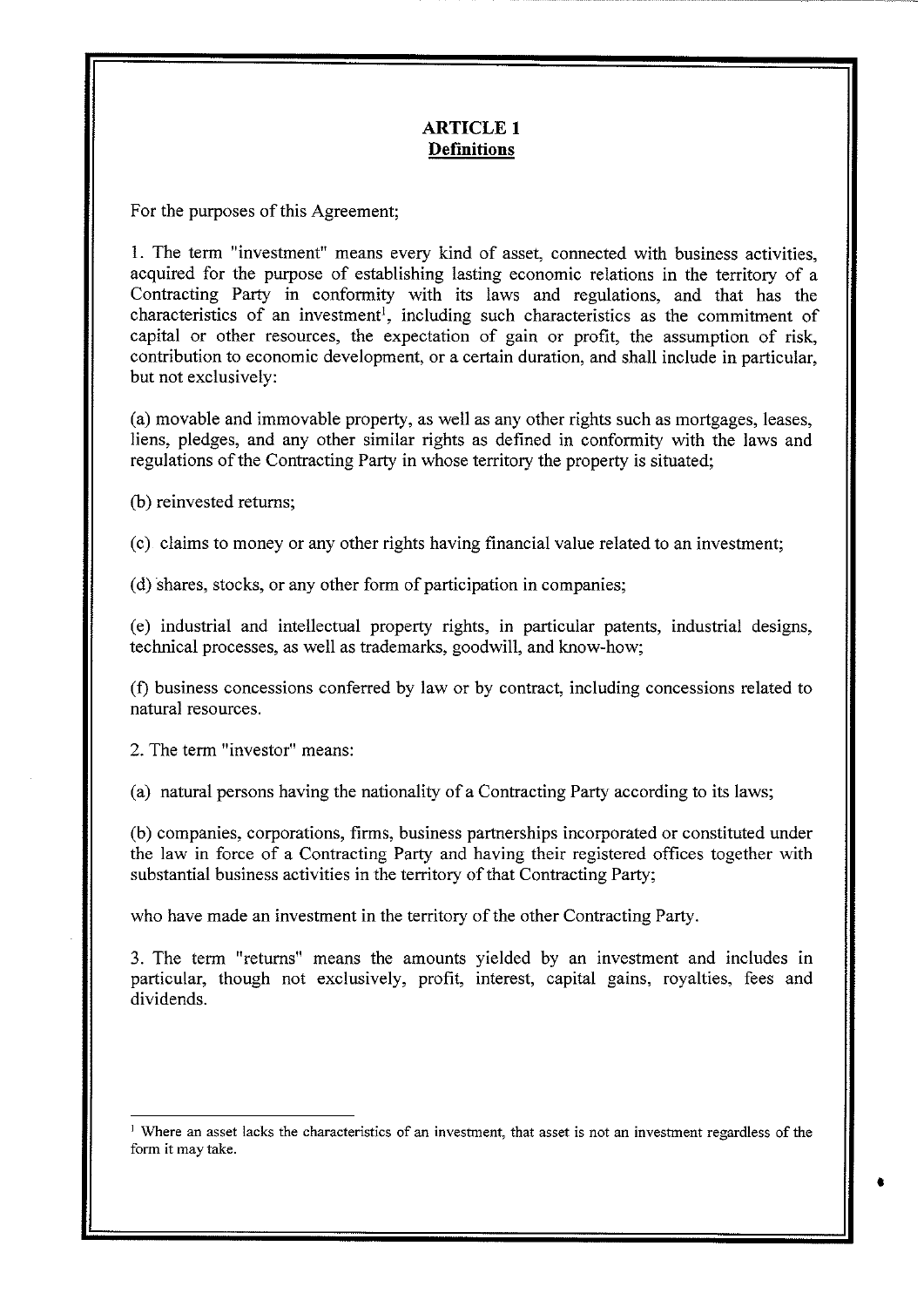4. The "territory" means;

(a) in respect of the Republic of Turkey; the land territory, internal waters, the territorial sea and the airspace above them, as well as the maritime areas over which Turkey has sovereign rights or jurisdiction for the purpose of exploration, exploitation and preservation of natural resources whether living or non-living, pursuant to international law.

(b) in respect of the State of Palestine; land and territorial sea of the State of Palestine and their bed and subsoil, and air space above them, and the economic zone and continental shelf, which is exercised by the State of international law and domestic laws and regulations.

## **ARTICLE2 Scope of Application**

1. This Agreement shall apply to investments made by investors of a Contracting Party in the territory of the other Contracting Party subject to its relevant laws, regulations and policies, after the entry into force of this Agreement.

2. This Agreement shall not apply to investment disputes arising out of events which occurred, or to investment disputes which had been settled or which were already under judicial or arbitral process, prior to the entry into force of this Agreement.

## **ARTICLE3 Promotion and Protection of Investments**

1. Each Contracting Party shall encourage to create favorable conditions for investors of the other Contracting Party to make investments in its territory, and, subject to its laws and regulations, shall admit such investments.

2. Investments of investors of each Contracting Party shall at all times be accorded treatment in accordance with international law minimum standards of treatment, including fair and equitable treatment and full protection and security in the territory of other contracting party. Neither Contracting Party shall in any way impair the management, maintenance, use, operation, enjoyment, extension, sale, liquidation or disposal of such investments by unreasonable or discriminatory measures.

3. Each Contracting Party shall, subject to its laws and regulations, examine in good faith the applications relating to investments and grant without delay the necessary permits required in its territory in connection with investments by investors of the other Contracting Party.

4. Each Contracting Party shall, subject to its laws and regulations, permit entry and temporary stay of natural persons who are employed from abroad as executives, managers, specialists or technical personnel in connection with an investment by an investor of the other Contracting Party.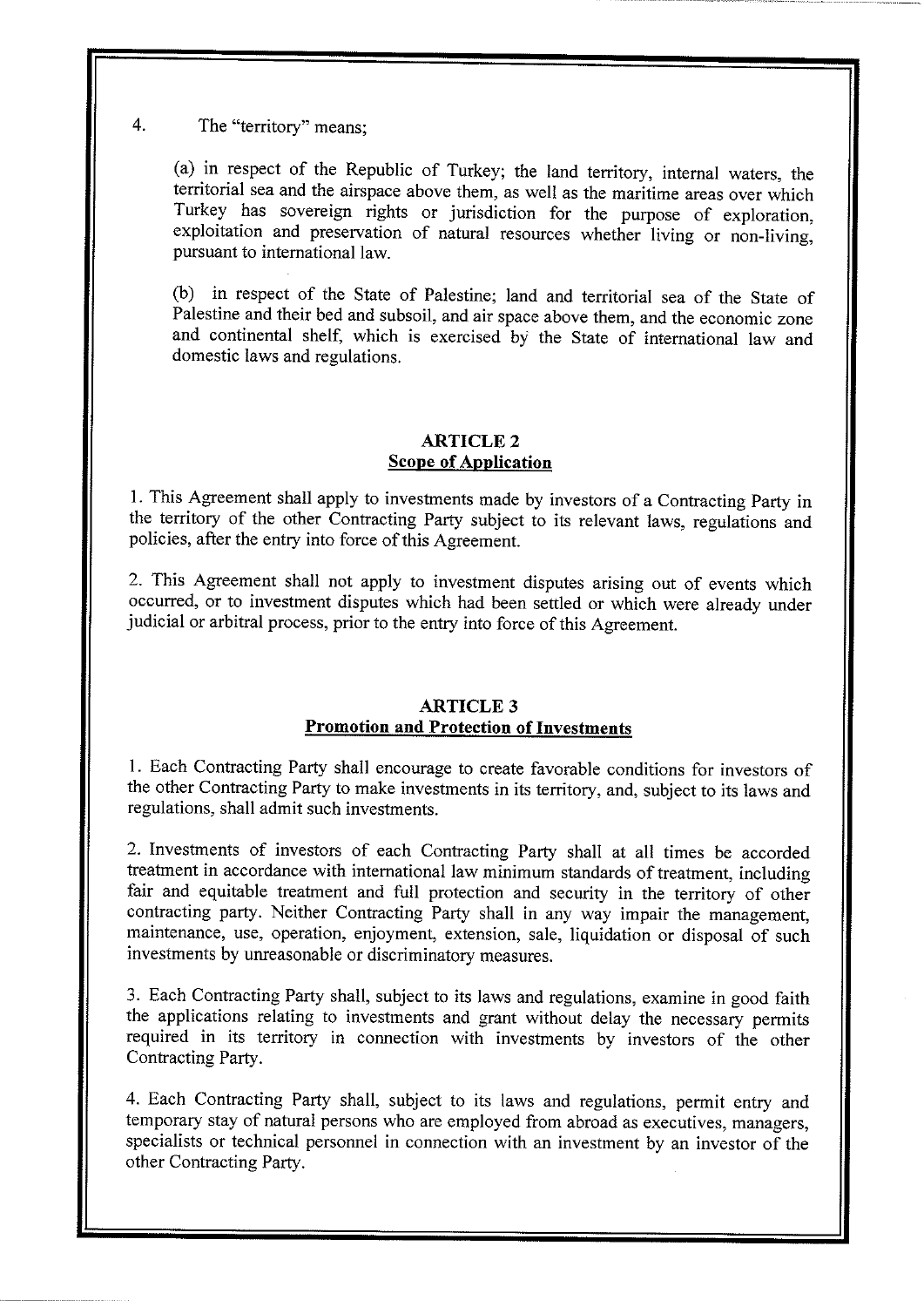### **ARTICLE4 Treatment of Investments**

I. Each Contracting Party shall admit in its territory investments on a basis no less favorable than that accorded in like circumstances to investments of investors of any third State, within the framework of its laws and regulations.

2. Each Contracting Party shall accord to these investments, once established, treatment no less favorable than that accorded in like circumstances to investments of its investors or to investments of investors of any third State, whichever is the most favorable, as regards the management, maintenance, use, operation, enjoyment, extension, sale, liquidation or disposal of the investment.

3. The Contracting Parties shall within the framework of their national legislation give favorable consideration to applications for the entry and sojourn of nationals of either Contracting Party who wish to enter the territory of the other Contracting Party in connection with the making and carrying through of an investment.

4. (a) The provisions of this Article shall not be construed so as to oblige one Contracting Party to extend to the investors of the other Contracting Party the benefit of any treatment, preference or privilege which may be extended by the former Contracting Party by virtue of any international agreement or arrangement relating wholly or mainly to taxation.

(b) The non-discrimination, national treatment and most-favored nation treatment provisions of this Agreement shall not apply to all actual or future advantages accorded by either Contracting Party by virtue of its membership of, or association with a customs, economic or monetary union, a common market or a free trade area; to nationals or companies of its own, of Member States of such union, common market or free trade area, or of any other third State.

(c) For greater certainty, the Most Favored Nation treatment referred to in paragraphs I and 2 of this Article does not include investor-to-state dispute settlement procedures or mechanisms, such as those included under Article 10, that are provided for in other international treaties.

(d) The provisions of Article 3 and 4 of this Agreement shall not oblige Contracting Parties to accord investments of investors of the other Contracting Party the same treatment that it accords to investments of its own investors with regards to acquisition of land, real estate, and real rights thereof.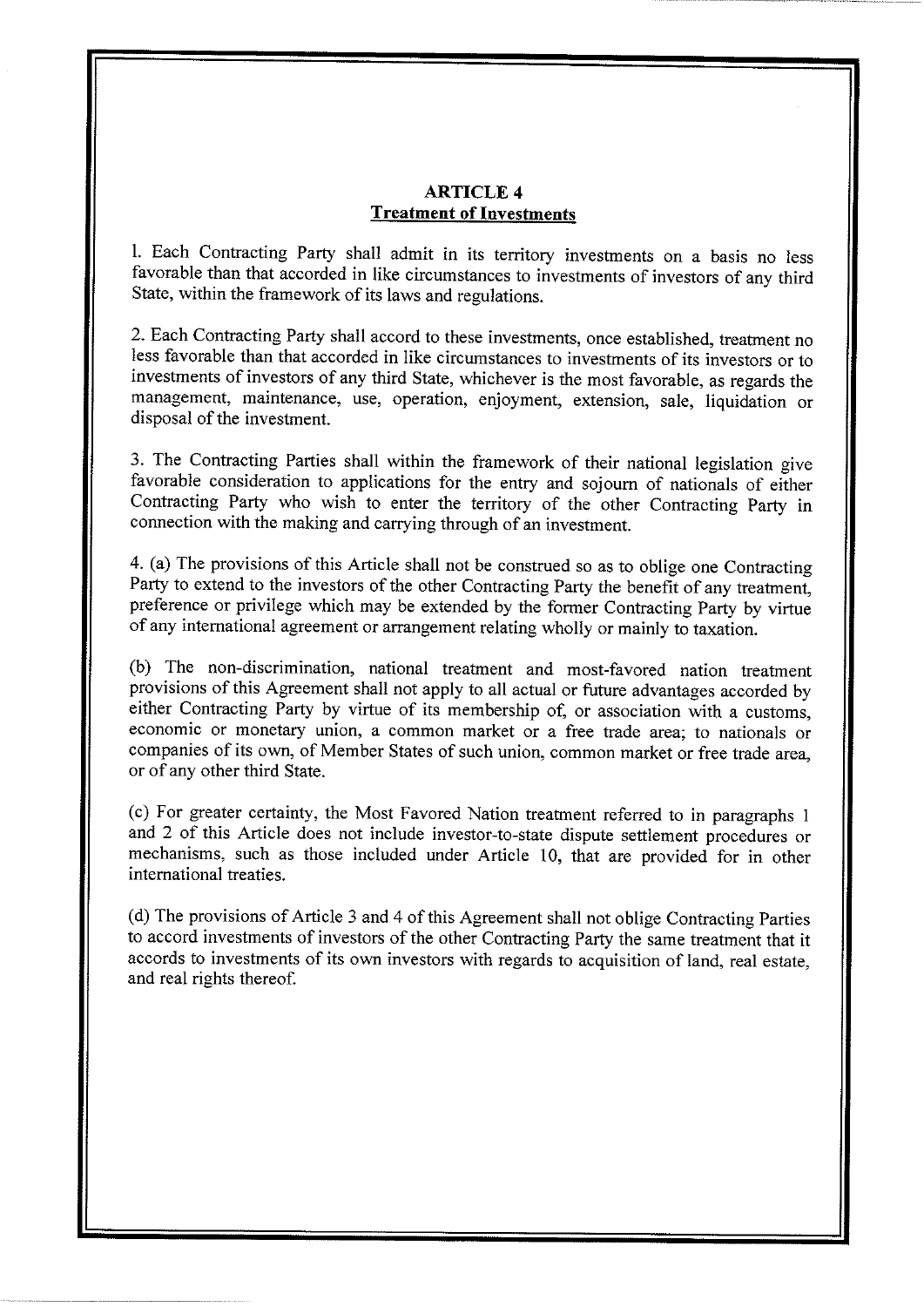## **ARTICLE 5 General Exceptions**

1. Nothing in this Agreement shall be construed to prevent a Contracting Party from adopting, maintaining, or enforcing any non-discriminatory legal measures:

(a) designed and applied for the protection of human, animal or plant life or health, or the environment;

(b) related to the conservation of living or non-living exhaustible natural resources.

2. Nothing in this Agreement shall be construed:

(a) to require any Contracting Party to furnish or allow access to any information the disclosure of which it determines to be contrary to its essential security interests;

(b) to prevent any Contracting Party from taking any actions that it considers necessary for the protection of its essential security interests;

(i) relating to the traffic in arms, ammunition and implements of war and to such traffic and transactions in other goods, materials, services and technology undertaken directly or indirectly for the purpose of supplying a military or other security establishment,

(ii) taken in time of war or other emergency in international relations, or

(iii) relating to the implementation of national policies or international agreements respecting the non-proliferation of nuclear weapons or other nuclear explosive devices; or

( c) to prevent any Contracting Party from taking action in pursuance of its obligations under the United Nations Charter for the maintenance of international peace and security.

3. The adoption, maintenance or enforcement of such measures is subject to the requirement that they are not applied in an arbitrary or unjustifiable manner or do not constitute a disguised restriction on investments of investors of the other Contracting Party.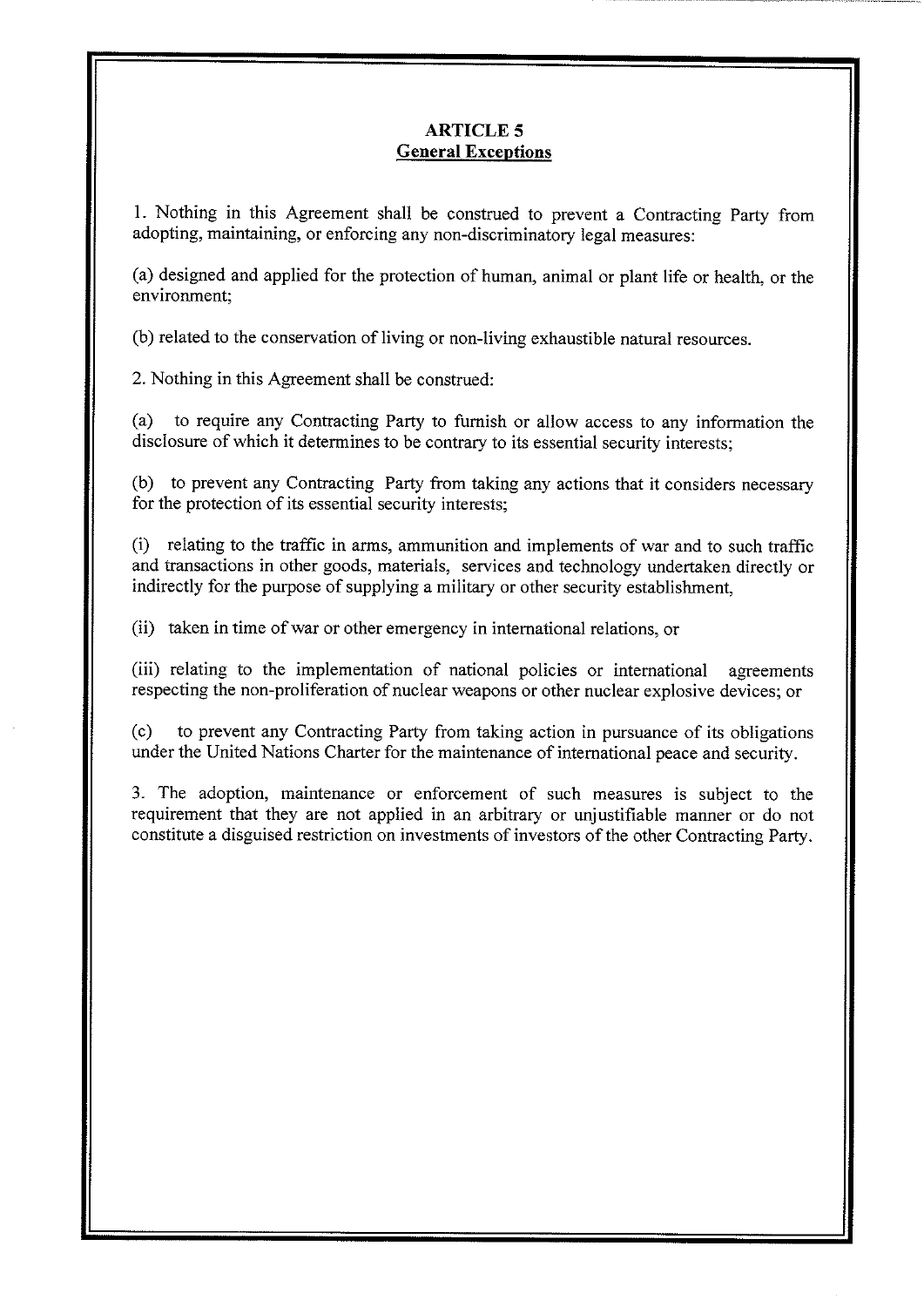## **ARTICLE 6 Expropriation and Compensation**

I. Investments shall not be expropriated, nationalized or subject, directly or indirectly, to measures of similar effects (hereinafter referred as expropriation) except for a public purpose, in a non-discriminatory manner, upon payment of prompt, adequate and effective compensation, and in accordance with due process of law and the general principles of treatment provided for in Article 4 of this Agreement.

2. Non-discriminatory legal measures designed and applied to protect legitimate public welfare objectives, such as health, safety and environment, do not constitute indirect expropriation.

3. Compensation shall be equivalent to the market value of the expropriated investment before the expropriation was taken or became public knowledge. Compensation shall be paid without delay and be freely transferable as described in paragraph 2 of Article 8.

4. Compensation shall be payable in a freely convertible currency and in the event that payment of compensation is delayed, it shall include an appropriate interest rate from the date of expropriation until the date of payment.

## **ARTICLE? Compensation for Losses**

I. When investments made by an investor of either Contracting Party suffers a loss owing to war, state of national emergency, revolt, civil disturbances, insurrection or riot in the territory of the other Contracting Party, such investor shall be accorded by the latter Contracting Party treatment, in accordance with the domestic laws, as regards restitution, indemnification, compensation or other settlement, not less favorable than that the latter Contracting Party accords to investor of any third state.

2. Without prejudice to paragraph (1), a Party shall accord, in accordance with Article (6) (Expropriation and Compensation), prompt, adequate and effective restitution or compensation to an investor of any other Party in a situation referred to in paragraph ( 1) suffering from a loss resulting from:

(a) requisitioning of its investment or part thereof by the Contracting Party's forces or authorities; or

(b) destruction of its investment or part thereof by the Contracting Party's forces or authorities that was not required by the necessity of the situation.

Resulting payments shall be freely convertible.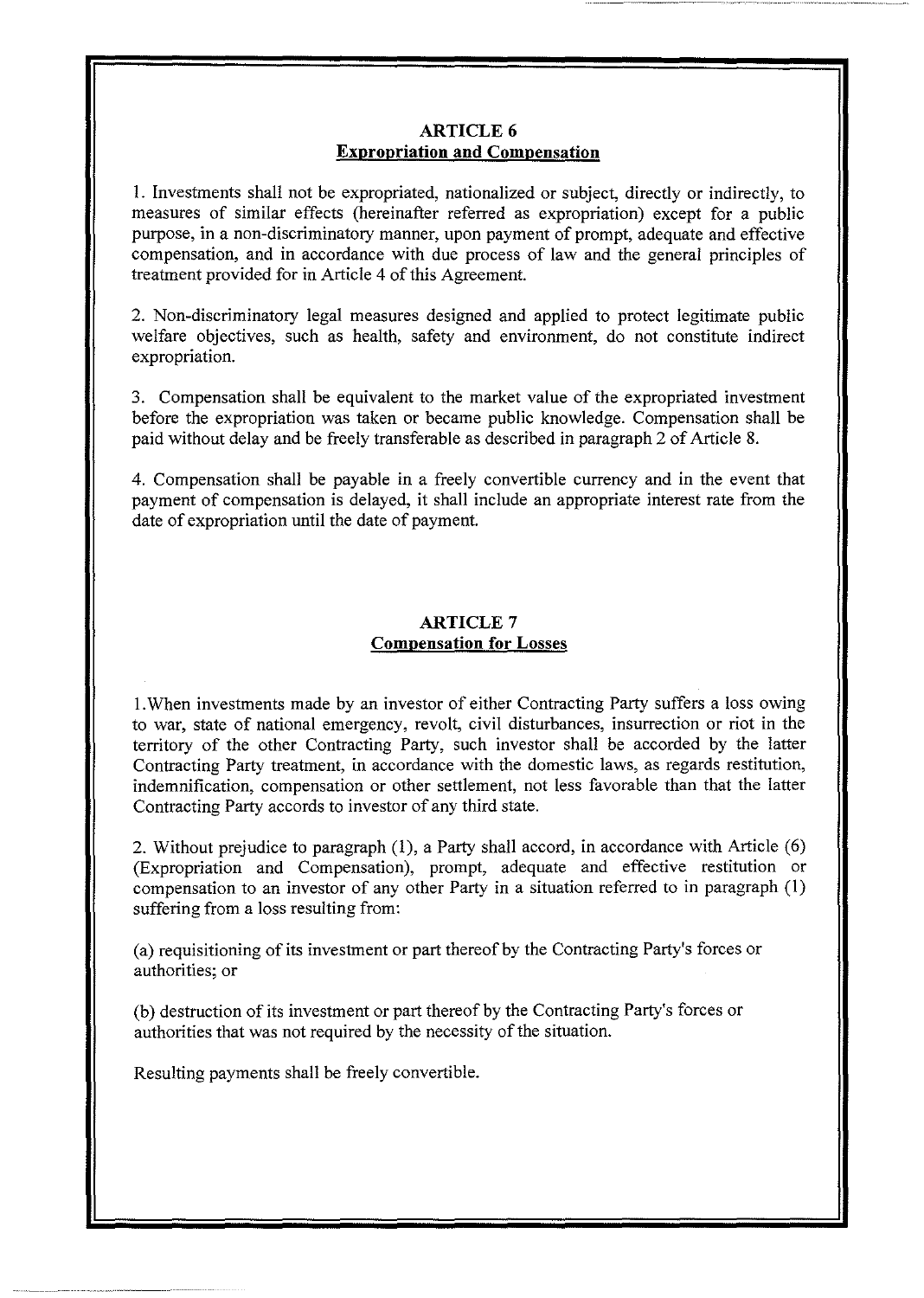## **ARTICLES Repatriation and Transfer**

I. Each Contracting Party shall guarantee in good faith all transfers related to an investment to be made freely and without delay into and out of its territory. Such transfers include:

(a) the initial capital and additional amounts to maintain or increase investment;

(b) returns;

( c) proceeds from the sale or liquidation of all or any part of an investment;

(d) compensation pursuant to Article 6 and 7;

( e) reimbursements and interest payments deriving from loans in connection with investments;

(f) salaries, wages and other remunerations received by the nationals of one Contracting Party who have obtained in the territory of the other Contracting Party the corresponding work permits related to an investment;

(g) payments arising from an investment dispute.

2. Transfers shall be made in the convertible currency in which the investment has been made or in any convertible currency at the rate of exchange in force at the date of transfer, unless otherwise agreed by the investor and the hosting Contracting Party.

3. Where, in exceptional circumstances, payments and capital movements cause or threaten to cause serious balance of payments difficulties, each contracting party may temporarily restrict transfers through the equitable, non-discriminatory, and good faith application of its laws and regulations relating to:

(a) bankruptcy, insolvency, or the protection of the rights of creditors, including the protection of the rights of employees;

(b) issuing, trading, or dealing in securities, futures, options, or derivatives;

(c) criminal or penal offences.and the recovery of the proceeds of crime;

( d) financial reporting or record keeping of transfers when necessary to assist law enforcement or financial regulatory authorities;

(e) ensuring compliance with orders or judgments in judicial or administrative proceedings; and

(f) taxation.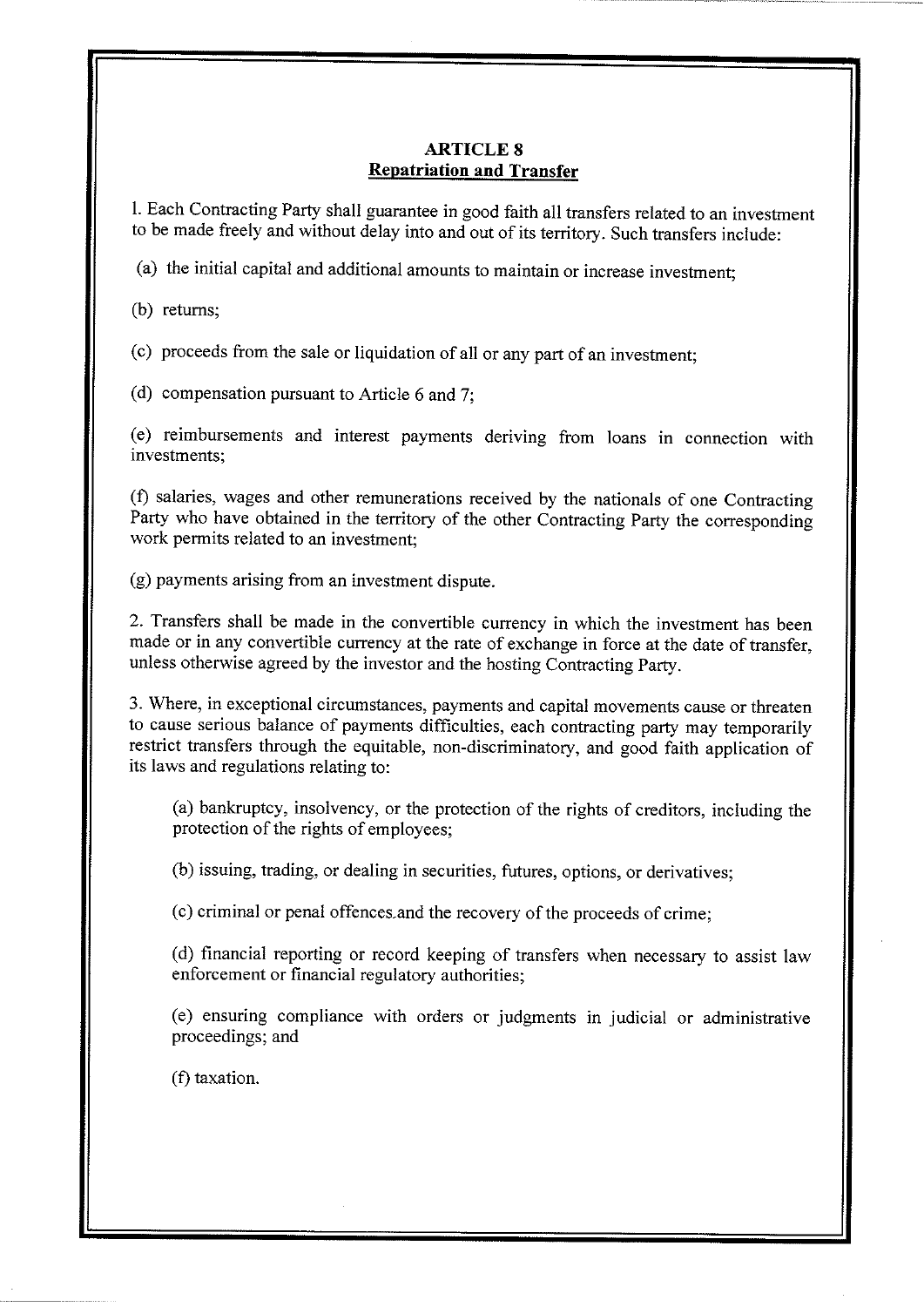## **ARTICLE9 Subrogation**

I. If one of the Contracting Parties has a public insurance or guarantee scheme to protect investments of its own investors against non-commercial risks, and if an investor of this Contracting Party has subscribed to it, any subrogation of the insurer under the insurance contract between this investor and the insurer, shall be recognized by the other Contracting Party.

2. The insurer is entitled by virtue of subrogation to exercise the rights and enforce the claims of that investor and shall assume the obligations related to the investment. The subrogated rights or claims shall not exceed the original rights or claims of the investor.

3. Disputes between a Contracting Party and an insurer shall be settled in accordance with the provisions of Article 10 of this Agreement.

### **ARTICLE 10 Settlement of Disputes between One Contracting Party and Investors of the Other Contracting Party**

1. This Article shall apply to disputes between one Contracting Party and an investor of the other Contracting Party concerning an alleged breach of an obligation of the former under this Agreement, which causes loss or damage to the investor or its investments.

2. Dispute between one of the Contracting Parties and an investor of the other Contracting Party, in connection with its investment, shall be notified in writing, including detailed information, by the investor to the recipient Contracting Party of the investment. As far as possible, the investor and the concerned Contracting Party shall endeavor to settle these disputes by consultations and negotiations in good faith.

3. If these disputes, cannot be settled amicably within six (6) months following the date of the written notification mentioned in paragraph 2, the disputes may be submitted, as the investor may choose, to:

(a) the competent court of the Contracting Party in whose territory the investment has been made;

or

(b) the International Center for Settlement of Investment Disputes (ICSID) set up by the " Convention on Settlement of Investment Disputes Between States and Nationals of other States" provided that both the disputing Contracting Party and the non-disputing Contracting Party are parties to the ICSID Convention;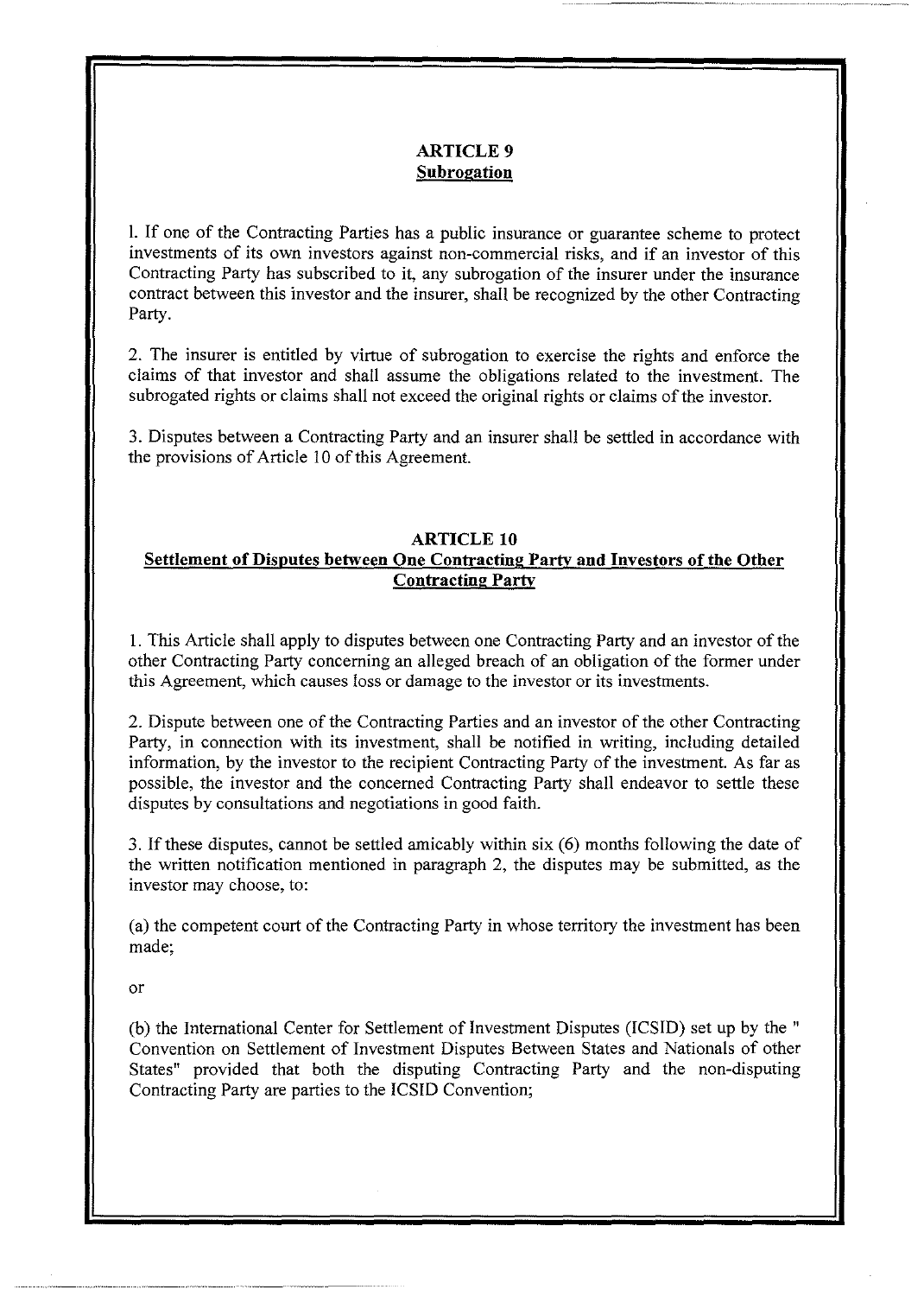( c) the IC SID Additional Facility Rules, provided that either the disputing Contracting Party or the non-disputing Contracting Party, but not both, is a party to the ICSID Convention;

(d) an ad hoc arbitral tribunal established under the Arbitration Rules of Procedure of the United Nations Commission for International Trade Law (UNCITRAL), approved by the United Nations General Assembly on December 15, 1976, as revised in 2010;

(e) the Istanbul Arbitration Centre (ISTAC);

(f) any other arbitration institution or any other arbitration rules, if the disputing parties so agree.

4. Once the investor has submitted the dispute to one or the other of the dispute settlement forums mentioned in paragraph 3, the choice of one of these forums shall be final.

5. In deciding whether an investment dispute is within the jurisdiction of ICSID and competence of the tribunal, the arbitral tribunal established under paragraph 3 (b) shall comply with the notification submitted by the Republic of Turkey on March 3, 1989 to ICSID in accordance with Article 25 (4) of ICSID Convention, concerning classes of disputes considered suitable or unsuitable for submission to the jurisdiction of ICSID, as an integral part of this Agreement.

6. The arbitral tribunal shall take its decisions in accordance with the provisions of this Agreement, the laws and regulations of the Contracting Party involved in the dispute on which territory the investment is made (including its rules on the conflict of laws), and the relevant principles of international law applicable between the Contracting Parties.

7. The arbitration awards shall be final and binding for all parties in dispute. Each Contracting Party shall execute the award according to its national law.

### **ARTICLE 11 Denial of Benefits**

1. A Contracting Party may deny the benefits of this Agreement to an investor of the other Contracting Party that is a company of such other Contracting Party and to investments of such investor if the company has no effective business activities in the territory of the Contracting Party under whose law it is constituted or organized and investors of a non-Contracting Party, or investors of the denying Contracting Party, own or control the company.

2. The denying Contracting Party shall, to the extent practicable, notify the other Contracting Party before denying the benefits.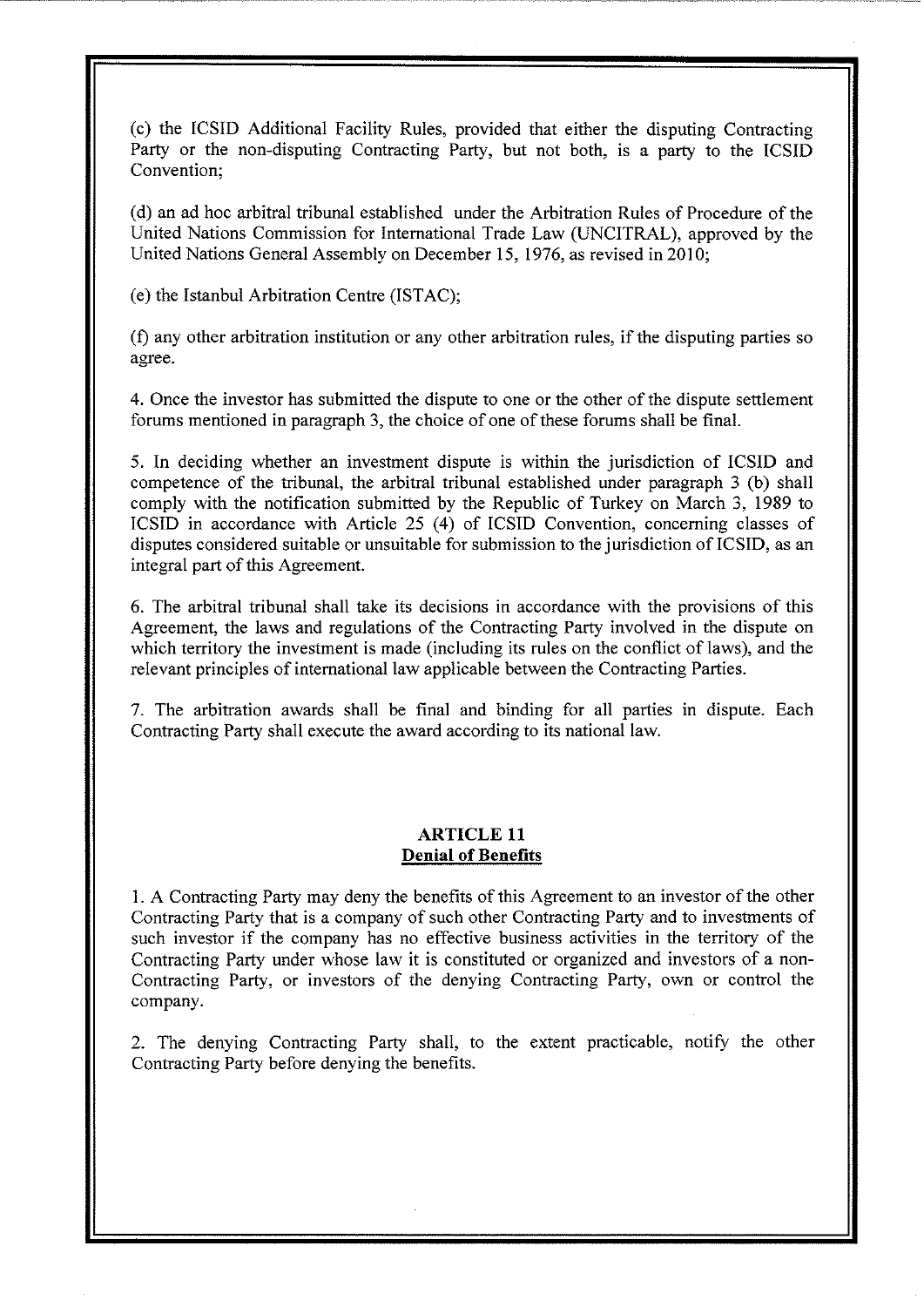## **ARTICLE 12 Settlement of Disputes between the Contracting Parties**

I. The Contracting Parties shall seek in good faith and a spirit of cooperation a rapid and equitable solution to any dispute between them concerning the interpretation or application of this Agreement. In this regard, the Contracting Parties agree to engage in direct and meaningful negotiations to arrive at such solutions.

2. If the Contracting Parties cannot reach an agreement within six (6) months after the beginning of disputes between themselves through the foregoing procedure, the disputes may be submitted, upon the request of either Contracting Party, to an arbitral tribunal of three members.

3. Within two (2) months of receipt of a request, each Contracting Party shall appoint an arbitrator. The two arbitrators shall select a third arbitrator as Chairman, who is a national of a third State. In the event either Contracting Party fails to appoint an arbitrator within the specified time, the other Contracting Party may request the President of the International Court of Justice to make the appointment.

4. If both arbitrators cannot reach an agreement about the choice of the Chairman within two (2) months after their appointment, the Chairman shall be appointed upon the request of either Contracting Party by the President of the International Court of Justice.

5. If, in the cases specified under paragraphs 2 and 3 of this Article, the President of the International Court of Justice is prevented from carrying out the said function or if he is a national of either Contracting Party, the appointment shall be made by the Vice-President, and if the Vice-President is prevented from carrying out the said function or if he is a national of either Contracting Party, the appointment shall be made by the most senior member of the Court who is not a national of either Contracting Party.

6. The tribunal shall have three (3) months from the date of the selection of the Chairman to agree upon rules of procedure consistent with the other provisions of this Agreement. In the absence of such agreement, the tribunal shall request the President of the International Court of Justice to designate rules of procedure, taking into account generally recognized rules of international arbitral procedure.

7. Unless otherwise agreed, all submissions shall be made and all hearings shall be completed within eight (8) months of the date of selection of the Chairman, and the tribunal shall render its decision within two (2) months after the date of the final submissions or the date of the closing of the hearings, whichever is later. The arbitral tribunal shall reach its decisions, which shall be final and binding, by a majority of votes. Arbitral Tribunal shall reach its decision on the basis of this Agreement and in accordance with international law applicable between the Contracting Parties.

8. Expenses incurred by the Chairman, the other arbitrators, and other costs of the proceedings shall be paid for equally by the Contracting Parties. The tribunal may, however, at its discretion, decide that a higher proportion of the costs be paid by one of the Contracting Parties.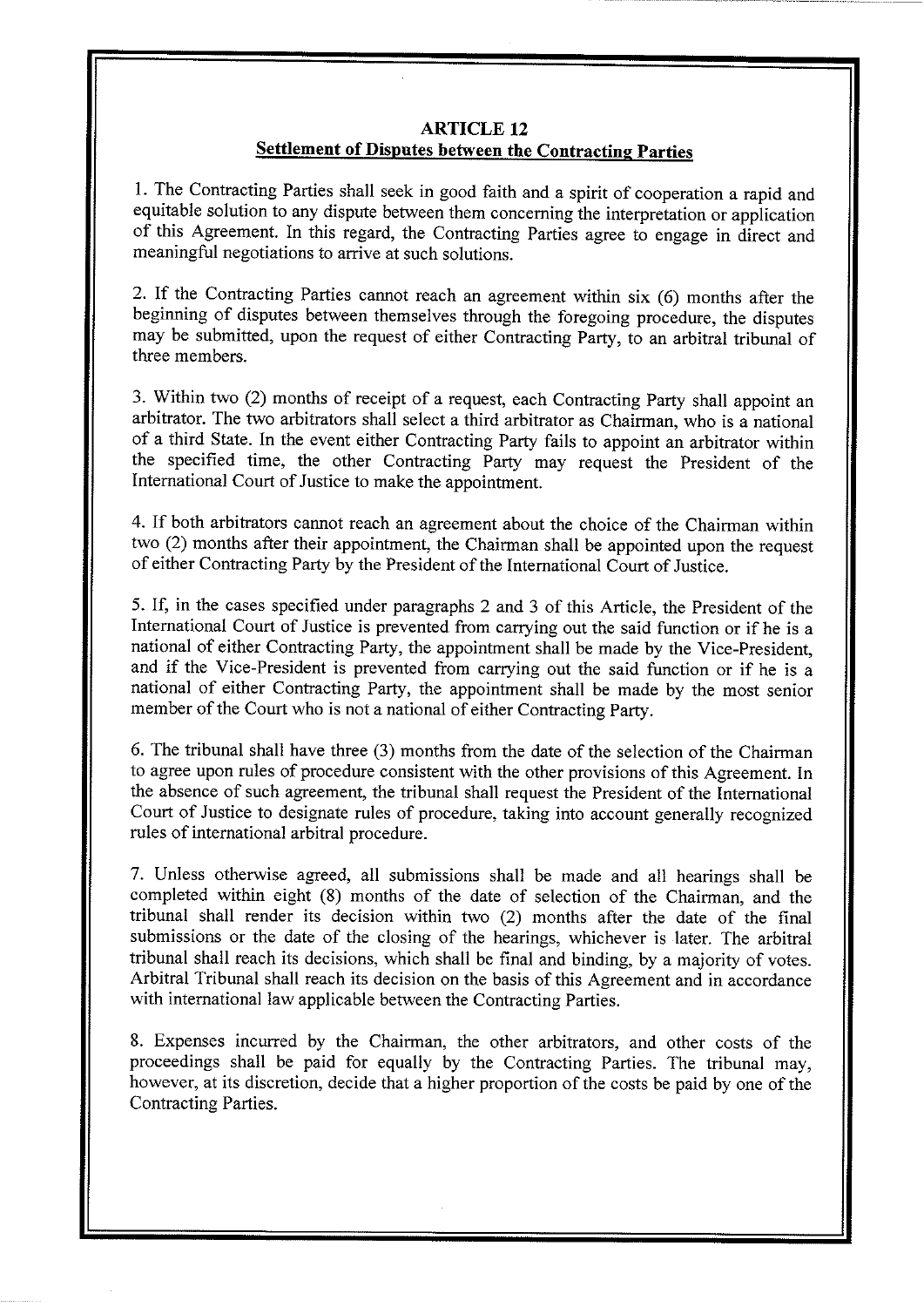9. A dispute shall not be submitted to an international arbitral tribunal under the provisions of this Article, if a dispute on the same matter has been brought before another international arbitral tribunal under the provisions of Article 10 and is still before the tribunal. This will not impair the engagement in direct and meaningful negotiations between both Contracting Parties.

### **ARTICLE 13 Service of Documents**

Notices and other documents in disputes under Articles 10 and 12 shall be served on the Republic of Turkeyby delivery to:

General Directorate of Law and Legislation of Presidency Presidential Palace 06560 Bestepe - Ankara Turkey

Notices and other documents in disputes under Articles IO and 12 shall be served on the State of Palestine by delivery to:

Legal Department Palestinian Investment Promotion Agency "PIPA" P.O. Box 1984 Ramallah-Palestine